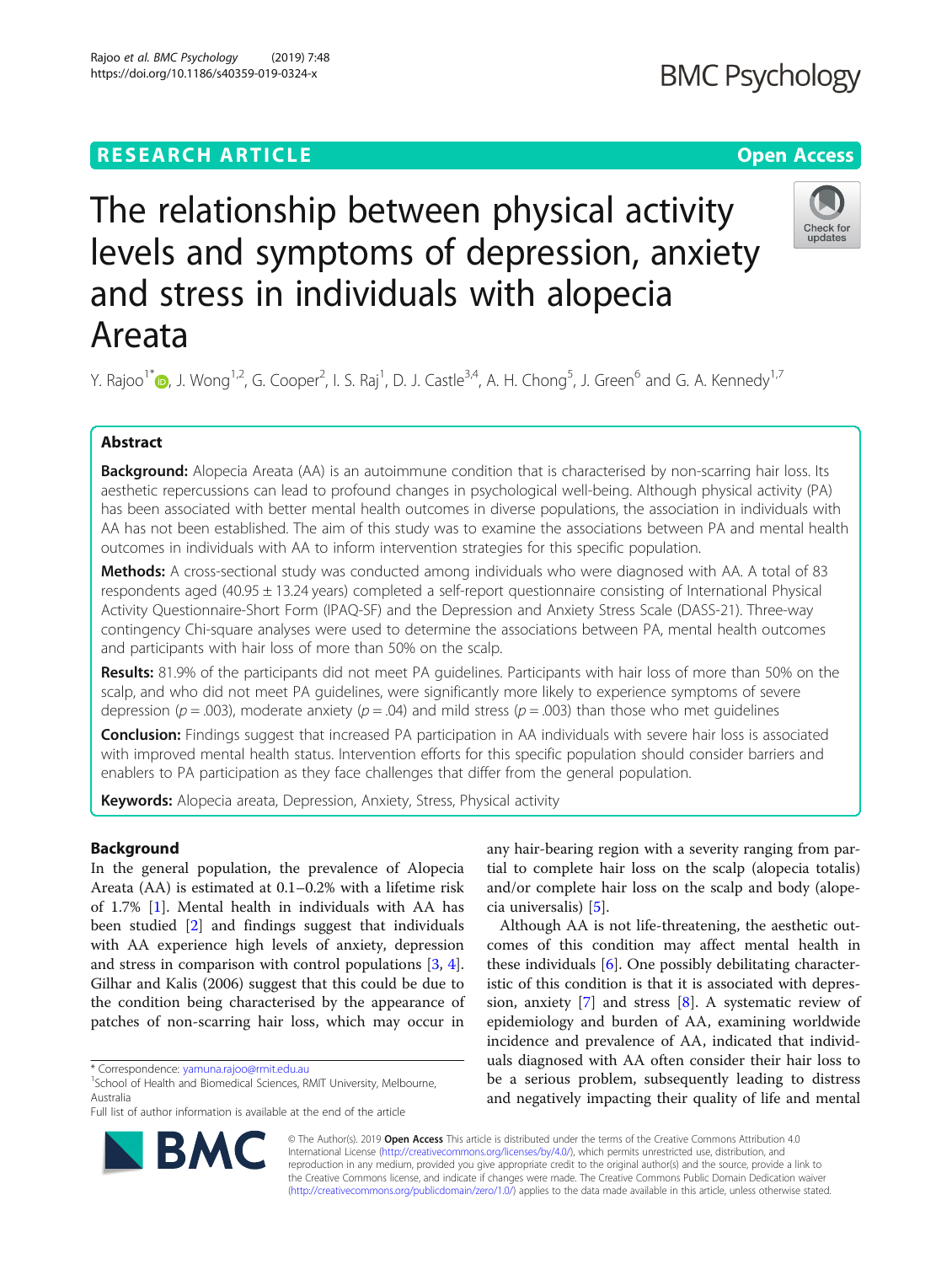health [[9\]](#page-5-0). The authors also found that treatment options for AA have limited success, and to date no cure has been found. Psychological support such as psychotherapy was also an important part of disease management, as AA can result in psychological burden [[9\]](#page-5-0).

Mental health constitutes a large social and economic burden for health care systems. For example, it is estimated around 8.5 million Australians, aged 16 to 85 years old, will experience a mental disorder, such as depression or anxiety in their lifetime [[10](#page-5-0)] raising the question of effective and lasting treatments. Physical activity (PA) continues to gain the attention of practitioners and researchers with regard to its possible role prevention and treatment of different psychopathological abnormalities such as depressive symptoms [\[11](#page-5-0)]. Interventions that reduce the negative mental health symptoms may have important public health implications. The effects of conventional mental health therapies in people with AA such as psychotherapeutic treatments [\[12\]](#page-5-0) has been investigated and reported. The study indicated that hypnotherapy may be effective for significantly improving and maintaining psychological well-being patients with AA. The possible role of PA either alone or as an adjunctive therapy in the treatment of mental health issues in people suffering from AA has not received any research attention research. Regular participation in PA plays an important role in maintaining mental health and its application has been shown to have positive effects [\[13](#page-5-0)]. For example, a study in an adult population involving 8098 participants from the United States compared the prevalence of mental disorders among those who did and did not report regular PA. The outcome indicated that over one-half of adults reported regular PA (60.3%), which was associated with a significantly decreased prevalence of current major depression and anxiety disorders [[14](#page-5-0)].

Studies have also shown the mental health benefits of participation in PA in other clinical populations such as those with chronic heart failure [\[15](#page-6-0)], cancer [\[16](#page-6-0)] and women with polycystic ovary syndrome [\[17](#page-6-0)]. In healthy populations PA is prescribed to optimise mental health conditions and high levels of physical activity are associated with quality of life and general vitality (a general measure of energy and fatigue) [[18\]](#page-6-0). Similarly, these improvements are also observed in people with chronic health conditions [[16](#page-6-0)].

Experiencing AA is psychologically challenging, causing intense emotional suffering which eventually leads to personal, social, and work related problems [\[19\]](#page-6-0). It strikes at a critical developmental period when young people are transitioning into early adulthood, with a mean age of onset reported between 25.2 [\[1](#page-5-0)] and 36.3 [[20\]](#page-6-0). Hair is often considered as part of an individual's identity. Femininity, sexuality, attractiveness, and personality are symbolically linked to a woman's hair, more so than for a man [[19](#page-6-0)]. Hair loss effects self-esteem and may lead to being targeted for ridicule and bullying. Some are very resilient, but most will struggle coping with AA [[19](#page-6-0)], and therefore mental health management via PA may lessen these burden among these individuals.

To date, the associations between PA and mental health in individuals with AA have not been investigated. The aim of this study was to examine the association between levels of PA and scores on measures of anxiety, depression and stress (indicators of mental health) in Australian people suffering AA. Understanding the association between increased physical activity levels and improved mental health in people with AA may lead to important new PA based interventions that can be used in this population.

## Methods

#### Participants and study design

This study was conducted in Australia using a cross-sectional approach to provide quantitative data on associations between PA and mental health in participants diagnosed with AA. A total of 83 participants responded to the study through the Australia Alopecia Areata Foundation (AAAF) network and the foundation's social media sites (i.e., Facebook Page, Website), and via word of mouth and collaborators' private practices. The inclusion criteria were: (1) aged 18 years and above; (2) diagnosed with AA by clinicians; and (3) not diagnosed with a serious active or uncontrolled disease that requires medical treatment (e.g., chronic obstructive pulmonary disease (COPD) or cardiovascular disease (CVD) that limits PA participation. The study protocols were approved by the Human Research Ethics Committee of RMIT (Royal Melbourne Institute of Technology) University, Australia in accordance with the National Health and Medical Research Council's guidelines (Approval reference: 59/14[19131]). Participants were given detailed information about the study aims, objectives and procedures. Informed consent was implied by the completion and return of the anonymous online or hardcopy questionnaire. Participation was completely voluntary, and participants could withdraw from the study at any time.

#### Questionnaire

The self-administered questionnaire elicited information about demographic characteristics (age, self-rated health status, education levels and annual income), AA status, severity and relapse of the condition. Characteristics of the disease such as duration, onset and recent treatments were also recorded.

#### Assessment of physical activity

The International Physical Activity Questionnaire- Short Form (IPAQ-SF) was used to assess the physical activity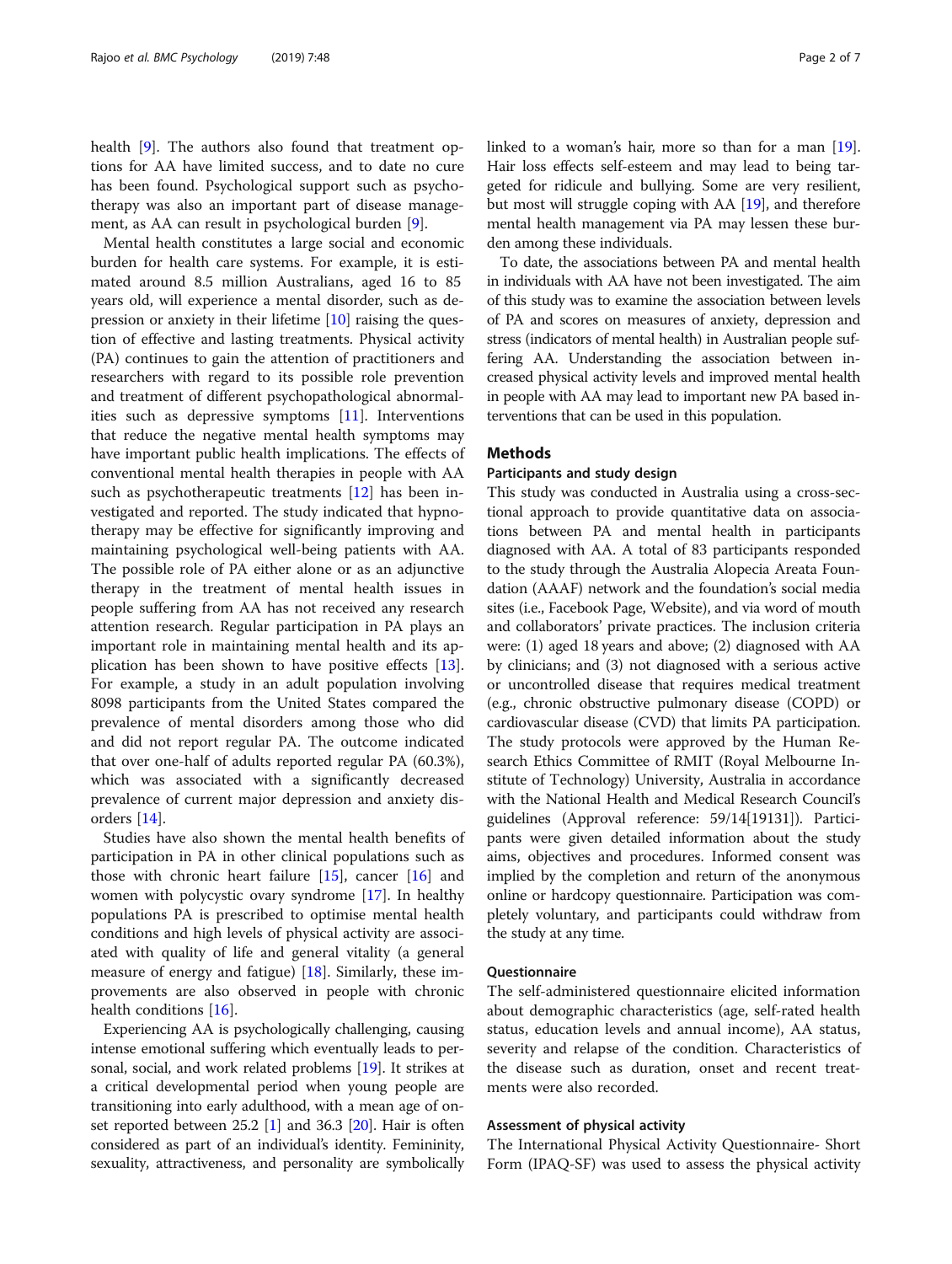levels in individuals with AA. The IPAQ, designed to be used by adults ages 18 to 65 years old, has demonstrated reliability and validity against other self-report PA instruments (Spearman's  $\rho$  0.8, 0.3 respectively) [[21](#page-6-0)]. Participants reported the frequency and duration of: (1) vigorous (examples given included heavy lifting, fast bicycling); (2) moderate (carrying light loads and bicycling at a regular pace); and (3) walking activities, as well as the average time spent sitting on a weekday, including sitting at work, during the last seven days [[21\]](#page-6-0). Total moderate to vigorous physical activity (MVPA) in min/ day was calculated by combining the activity score of both moderate and vigorous intensity activity for each work and recreational activity domain. Responses were converted to Metabolic Equivalent Task minutes per week (MET-min/week) according to the IPAQ scoring protocol. Participants were divided into two categories representing 'meeting' or 'not meeting' guidelines, based on the criterion of achieving at least 600 MET-minutes/ week (150 min) or more of at least moderate-intensity PA per week. This was derived from the Australian 2014 physical activity and sedentary behaviour guidelines for adult aged 18 to 64 [[22\]](#page-6-0).

#### Assessment of depression, anxiety and stress symptoms

Mental health status of the participants was assessed using the Depression and Anxiety Stress Scale (DASS 21) questionnaire [\[23](#page-6-0)]. The DASS21 questionnaire measures three dimensions of mental health; Depression (DASS21-D), Anxiety (DASS21-A), and Stress (DASS21- S). The essential function of the DASS 21 is to assess the severity of the core symptoms of Depression, Anxiety and Stress. Each subset comprises of 7 items with responses reflecting four severity levels: (1) did not apply to me at all; (2) applied to me to some degree; (3) applied to me to a considerable degree; and (4) applied to me very much. To yield equivalent scores to the full DASS 42, the total score of each scale was multiplied by two and scores ranged from 0 to 42. Cronbach's alpha for the 21 item DASS questionnaire was 0.95. The three scales were categorised into mild, moderate, severe, and extremely severe using the cut off scores from the Manual for the Depression Anxiety Stress Scales [[23\]](#page-6-0) allowing scores to be classified as symptomatic or symptomatic [\[24](#page-6-0)].

#### Statistical analyses

Statistical analyses were carried out using the SPSS software (IBM Statistical Package for the Social Sciences) program for windows version 24. Descriptive statistics were expressed as means  $(\pm S_D)$ , frequencies and percentages. Three-way contingency Chi-square analyses were used to determine the associations between physical activity and mental health in individuals with AA experiencing hair loss. A  $p$  value  $\lt$  .05 was used to evaluate statistical significance. The Cramer's V strength test was used to measure the strength of association of the Chi-square analyses. A post-hoc power analysis was conducted using the software package, GPower.

## Results

### Sociodemographic

A total of 83 participants, with a mean age of  $40.95 \pm$ 13.24 years participated in the study. Table 1 shows the socio demographic characteristics of participants. Almost half (49.2%) of the participants reported having body mass index (BMI) in the normal range. The proportion of participants who obtained at least a bachelor's degree, graduate diploma or postgraduate degree was 45.9%). 75.4% of the participants originated from

Table 1 Demographic and socio demographic characteristics of Alopecia Areata (AA) participants (N = 83)

| Characteristics of participants                  | $n = 83$ | Percentage (%) |
|--------------------------------------------------|----------|----------------|
| Age (years)                                      |          |                |
| $18 - 24$                                        | 7        | 11.5           |
| $25 - 44$                                        | 29       | 47.5           |
| $45 - 64$                                        | 22       | 36.1           |
| >64                                              | 3        | 4.9            |
| BMI (Body Mass Index; kg/m <sup>2</sup> )        |          |                |
| Underweight (< 18.50)                            | 11       | 18.0           |
| Normal (18.50-24.99)                             | 30       | 49.2           |
| Overweight (≥25.00)                              | 17       | 27.9           |
| Obese (≥30.00)                                   | 3        | 4.9            |
| Education attainment                             |          |                |
| Year 10 or equivalent                            | 8        | 13.1           |
| Year 12/ trade certificate/diploma               | 25       | 40.9           |
| Bachelor degree/Graduate<br>diploma/Postgraduate | 28       | 46.0           |
| Annual Income (AUD)                              |          |                |
| $<$ 40,000 per annum                             | 18       | 30.5           |
| 40,001 - \$80,000 per annum                      | 26       | 44.1           |
| $> 80,001$ per annum                             | 15       | 25.4           |
| Country of origin                                |          |                |
| Australia                                        | 46       | 75.4           |
| Others                                           | 15       | 24.6           |
| Self-rated health                                |          |                |
| Fair/Good                                        | 36       | 57.1           |
| Very good/Excellent                              | 37       | 42.9           |
| Smoking Status                                   |          |                |
| Smoker                                           | 6        | 8.1            |
| Non-smoker                                       | 57       | 77.0           |
| Ex-smoker                                        | 11       | 14.9           |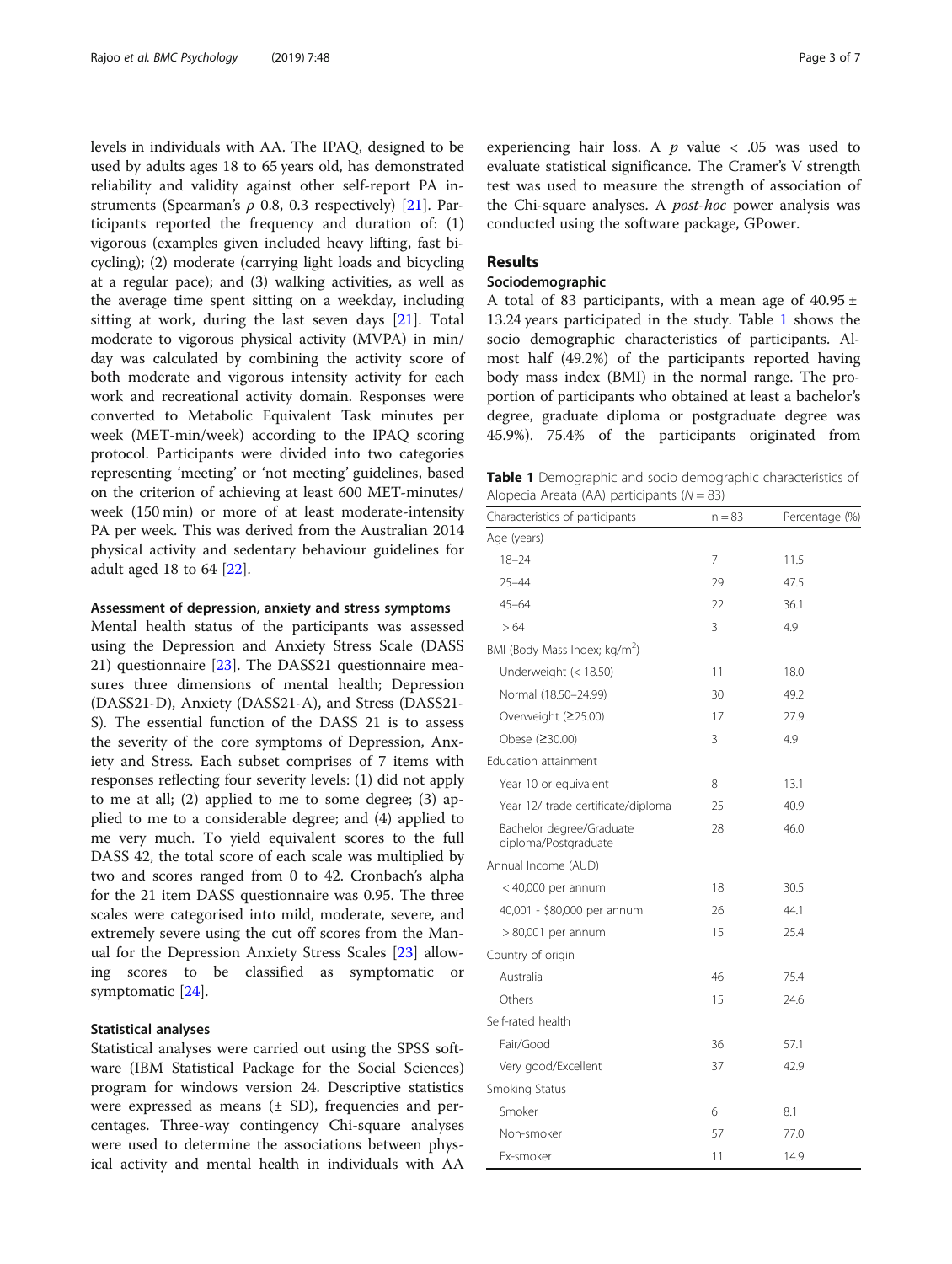Australia, while the rest came from New Zealand, USA, Canada, and non-English speaking countries in Europe, the Middle East and Asia. Almost half (49.3%;) of the participants reported their self-rated health as fair or good, while the rest reported their health as very good or excellent.

#### Epidemiology of AA

All participants were diagnosed with a least one form of AA, however only 56.6% (95% CI = 45.3–67.5%) of the participants reported a specific form of AA. Alopecia Universalis was predominant among the participants with  $52.8\%$  (95% CI = 38.6–66.7%) of those reporting the specific form of AA, followed by Patchy Alopecia (37.7%; 95% CI = 24.8–52.1%) and Alopecia Totalis (9.4%; 95% CI = 3.1%-20.6). The scalp was the most common site of involvement, with or without involvement of other body sites such as the eyebrows, eyelashes, and pubic area. Around half (49.4 95% CI = 38.2–60.0%) of the participants experienced hair loss affecting more than half the scalp (50% and above). Hair loss affecting eyebrows, eyelashes and pubic areas were reported by 56.6% (95% CI = 45.3–67.5%), 44.6% (95% CI = 33.7– 55.9%), and 47.0% (95% CI = 35.9–58.3%), respectively.

#### Depression, anxiety and stress scale (DASS 21)

As shown in Tables 2, [3](#page-4-0) and [4](#page-4-0), the severities for each dimension of mental health were categorised as normal, mild, moderate, severe and extremely severe. Participants with normal severity for all scales were considered asymptomatic, while mild, moderate, severe and extremely severe were considered as symptomatic [\[24\]](#page-6-0). All participants were considered symptomatic for anxiety and depression, but 8.4% (95% CI =  $3.4-16.6%$ ) of participants had normal levels of stress and therefore were considered as asymptomatic. More than half of the participants (66.3%; 95% CI =  $55.1 - 76.3%$ ) reported extremely severe anxiety and a slightly lower percentage reported being extremely depressed (47.0%; 95% CI = 36.0–58.3%) and stressed (37.3%; 95% CI = 27.0–48.6%).

#### Physical activity (PA)

The majority of the participants did not meet PA guidelines (81.9%; 95% CI = 72.0–89.5%). Middle aged adults (45–64 years) were significantly ( $p = .02$ ) more likely to

meet PA guidelines (33.3%; 95% CI = 11.8–61.6%) than participants from all other age groups. Among participants who did not meet PA guidelines, adults aged 25 to 44 years old (39.7%; 95% CI = 28.0–52.3%) were significantly less likely ( $p = .02$ ) to participate in PA than other age groups. Body mass index (BMI) and forms of alopecia did not show any significant associations with PA.

## Association of physical activity, mental health and hair loss

As only a fifth of the participants  $(18.1\%; 95\% \text{ CI} = 10.5-$ 28.1%) met PA guidelines, statistical inference did not reveal any association with mental health. Of those that did not meet PA guidelines, participants characterised with 50% and above scalp involvement experienced significant symptomatic depression  $(p=.003)$  (Cramer's  $V = .414$ ), anxiety ( $p = .04$ ) (Cramer's  $V = .308$ ) and stress  $(p = .003)$  (Cramer's V = .414).

#### Post-Hoc statistical power analysis

The alpha level used for these analyses was  $p < .05$ . The post-hoc analyses revealed the statistical power for this study was .08 for detecting a small effect, whereas the power exceeded .90 for the detection of a moderate to large effect size. Thus, there was more than adequate power (i.e., power \* .80) at the moderate to large effect size level, but less than adequate statistical power at the small effect size level.

#### **Discussion**

To our knowledge, this is the first study that has examined the associations between PA and mental health outcomes among Australian individuals with AA. The study results indicated that majority (81.9%) of the participants did not meet recommended PA guidelines and all participants were symptomatic for anxiety and depression. In addition, scalp involvement (50% and above) was a significant predictor for symptomatic depression, anxiety, stress and not meeting the recommended PA guidelines.

The findings from this study are in agreement with an earlier study conducted in 1991 where high rates of anxiety (39%) and depression (39%) were reported in a cohort of 31 individuals with AA in the United States [\[25](#page-6-0)]. Similar high trends of anxiety and depression were also observed in a study conducted in Iran, with a high

Table 2 Association between physical activity, depression and scalp involvement

|                                                                                                                    | <b>Variables</b>                        |          | DASS 21- Depression |                  |        |      |              |    |                         |            |         |  |  |  |  |  |  |
|--------------------------------------------------------------------------------------------------------------------|-----------------------------------------|----------|---------------------|------------------|--------|------|--------------|----|-------------------------|------------|---------|--|--|--|--|--|--|
|                                                                                                                    |                                         | Moderate |                     |                  | Severe |      |              |    | <b>Extremely Severe</b> | p value    |         |  |  |  |  |  |  |
|                                                                                                                    |                                         | n.       | $\%$                | 95% CL           | n      | $\%$ | 95% CL       | n  | $\%$                    | 95% CL     |         |  |  |  |  |  |  |
| Meeting PA guidelines                                                                                              | Scalp involvement (50% and above) 1 3.2 |          |                     | $0.0 - 16.2$ 0 0 |        |      | $0.0 - 26.5$ | -5 | 12.8                    | $43 - 274$ | .06     |  |  |  |  |  |  |
| Scalp involvement (50% and above) 17 53.1 34.7–70.9 9 75.0 42.8–94.5 9 23.1 11.1–39.3<br>Not meeting PA guidelines |                                         |          |                     |                  |        |      |              |    |                         |            | $.003*$ |  |  |  |  |  |  |

\*Significant association (p<.05)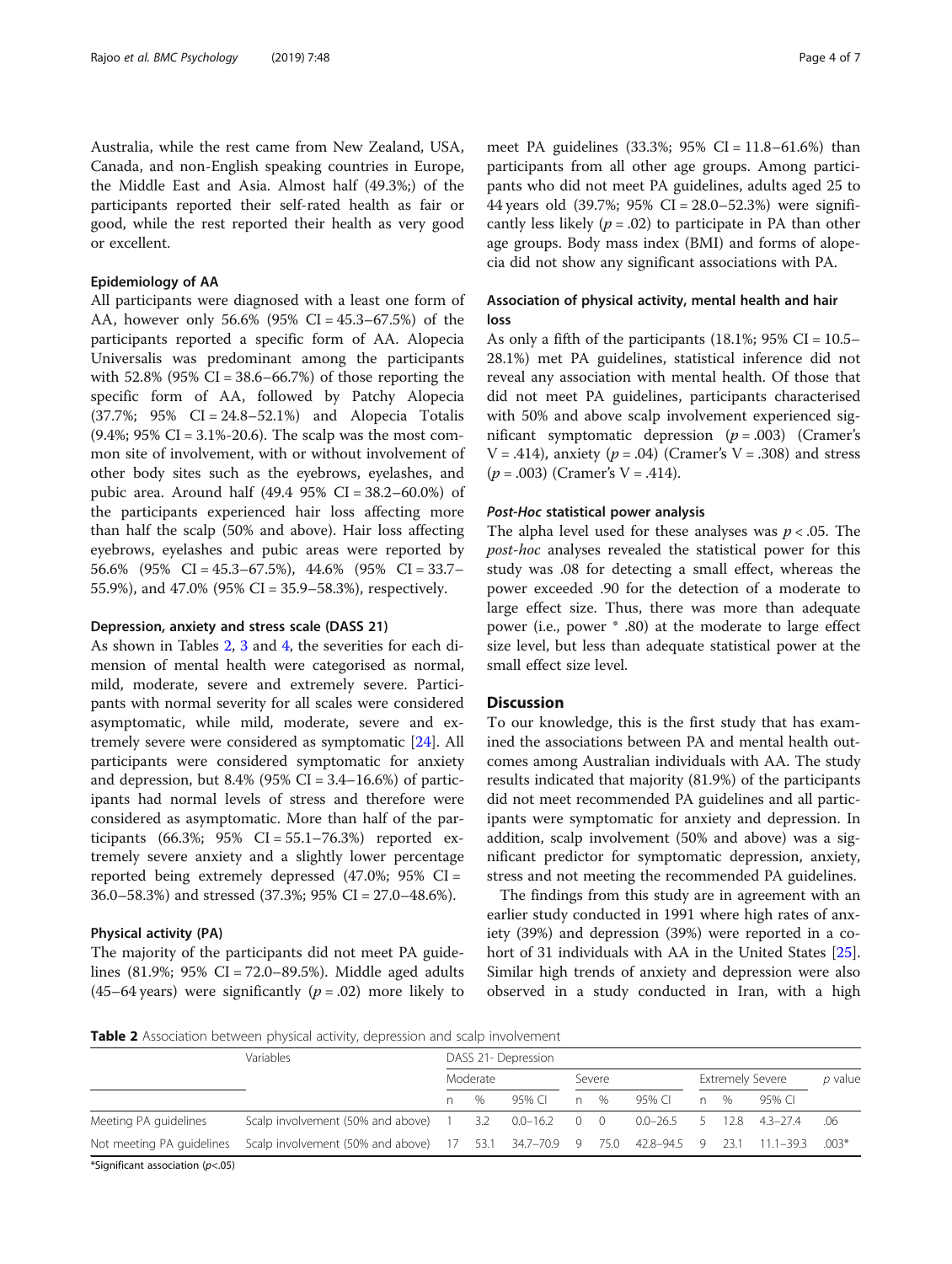|                                                                                                                                                                                                                                  | <b>Variables</b> | DASS 21-Anxiety |               |        |        |  |        |                         |         |              |     |  |  |  |  |  |
|----------------------------------------------------------------------------------------------------------------------------------------------------------------------------------------------------------------------------------|------------------|-----------------|---------------|--------|--------|--|--------|-------------------------|---------|--------------|-----|--|--|--|--|--|
|                                                                                                                                                                                                                                  |                  |                 | Moderate      |        | Severe |  |        | <b>Extremely Severe</b> | p value |              |     |  |  |  |  |  |
|                                                                                                                                                                                                                                  |                  | n               | $\frac{0}{0}$ | 95% CL | n %    |  | 95% CL | $n -$                   | $\%$    | 95% CI       |     |  |  |  |  |  |
| Scalp involvement (50% and above) 1 12.5 0.3-52.7 0 0.0 0.0-16.8 5 9.1<br>Meeting PA guidelines<br>*0.04 *10 Scalp involvement (50% and above) 6 75.0 35.0–96.8 11 55.0 31.5–77.0 18 32.7 20.7–46.7<br>Not meeting PA guidelines |                  |                 |               |        |        |  |        |                         |         | $3.0 - 20.0$ | .16 |  |  |  |  |  |
|                                                                                                                                                                                                                                  |                  |                 |               |        |        |  |        |                         |         |              |     |  |  |  |  |  |

<span id="page-4-0"></span>**Table 3** Association between physical activity, anxiety and scalp involvement

\*Significant association  $(p<.05)$ 

percentage of participants suffering from anxiety (47%) and depression (56%) respectively [[26\]](#page-6-0).

A study in Brazil indicated that hair loss was a common complaint among 157 women with AA and it was associated with a high prevalence of depression (29%) [[27\]](#page-6-0). In another study conducted among 3568 individuals with AA at tertiary care hospitals in Boston, United States indicated that during an 11-year period, mental health conditions such as depression or anxiety were found to be as high as 25.5% [\[3](#page-5-0)].

Individuals with minimal hair loss are able to cover the loss with remaining hair and are less likely to experience depression, anxiety and stress [\[19\]](#page-6-0). In a qualitative study conducted in the United Kingdom, individuals with AA indicated that hair loss was viewed as a negative attribute and reported the experience of stigmatisation, including being stared at, and receiving comments that hair loss was a sign of illness [\[28\]](#page-6-0). Wearing a wig to conceal hair loss has a positive impact on mental health status, but managing the noticeability of wigs can to lead to significant negative interpersonal consequences, including avoidance of social situations and exercise [\[28](#page-6-0)]. The participants further explained that wearing a wig also led to reduced activity, in particular sports activity, was avoided due to concerns about having to take off the wig or it falling off.

The IPAQ-SF was used in this study to measure the total PA. This scale has been recommended for population based studies due to its ease of administration, but it may tend to overestimate PA due to the lack of sufficient information about specific domains [\[29](#page-6-0)]. Nevertheless, the proportion of participants who did not meet PA guidelines (81.9%) in the current study was much higher than that in the general Australian population (52%; ABS, 2016). One reason for the low PA levels among participants in the current study could be that some participants wear a wig to conceal hair loss, which may lead to reduced activity, particularly sports activity  $[28]$  $[28]$ . Interventions in the form of PA in individuals with AA to improve mental health conditions have not been reported before. However, a study conducted in the United States found that individuals with AA were motivated to seek an alternative coping strategy such as PA due to their dissatisfaction with their current medical treatments. More than half of the respondents pursued exercise, while others tried yoga and other relaxation techniques  $(50.4%)$  [[30\]](#page-6-0). However, the outcome of the utilisation of PA was not reported in the study cited above.

Over the past two decades the literature in PA and mental health has been rising, but it appears that the positive outcomes have not been well utilised by health practitioners [[31\]](#page-6-0) as a management strategy. However, a study on willingness of psychologist to promote PA as psychological management, which involved 236 psychologist revealed that 83% reported often recommending PA, 67% often provided PA advice, and 28% often did PA counseling [\[32\]](#page-6-0). This study indicated that there was a high level of PA recommendation as part of mental health management among psychologists despite having minimal formal training in exercise promotion [\[32\]](#page-6-0) .

Several studies have shown that PA had a positive impact on mental health in the Australian population [\[13](#page-5-0)], suggesting that it is feasible intervention for people with AA. The effects of PA are similar to those of psychotherapy and are apparent in a relatively short period of time

Table 4 Association between physical activity, stress and scalp involvement

|                              | Variables                                              | DASS 21- Stress |      |        |      |              |                      |          |              |                      |        |         |                 |                     |       |                 |            |
|------------------------------|--------------------------------------------------------|-----------------|------|--------|------|--------------|----------------------|----------|--------------|----------------------|--------|---------|-----------------|---------------------|-------|-----------------|------------|
|                              |                                                        | Normal          |      |        | Mild |              |                      | Moderate |              |                      | Severe |         |                 | Extremely<br>Severe |       |                 | D<br>value |
|                              |                                                        | n               | $\%$ | 95% CL | n    | $\%$         | 95% CI               | n        | $\%$         | 95% CI               | n      | %       | 95% CI          | n                   | $\%$  | 95%             |            |
| Meeting PA<br>quidelines     | Scalp involvement (50% and 1 14.3 3.6-<br>above)       |                 |      | 57.9   |      | $0\quad 0.0$ | $0.0 -$<br>52.2      |          | $0\quad 0.0$ | $0.0 -$<br>23.3      |        | -77     | $1.0-$<br>25.1  |                     | 3 9.7 | $2.0 -$<br>25.8 | .17        |
| Not meeting PA<br>quidelines | Scalp involvement $(50\%$ and $5$ 71.4 29.0-<br>above) |                 |      | 96.3   |      |              | 4 80.0 28.4-<br>99.5 |          |              | 5 35.7 12.8-<br>64.9 |        | 15 57.7 | $37.0-$<br>76.7 | 6.                  | 19.4  | $75-$<br>37.5   | $.003*$    |

\*Significant association ( $p < .05$ )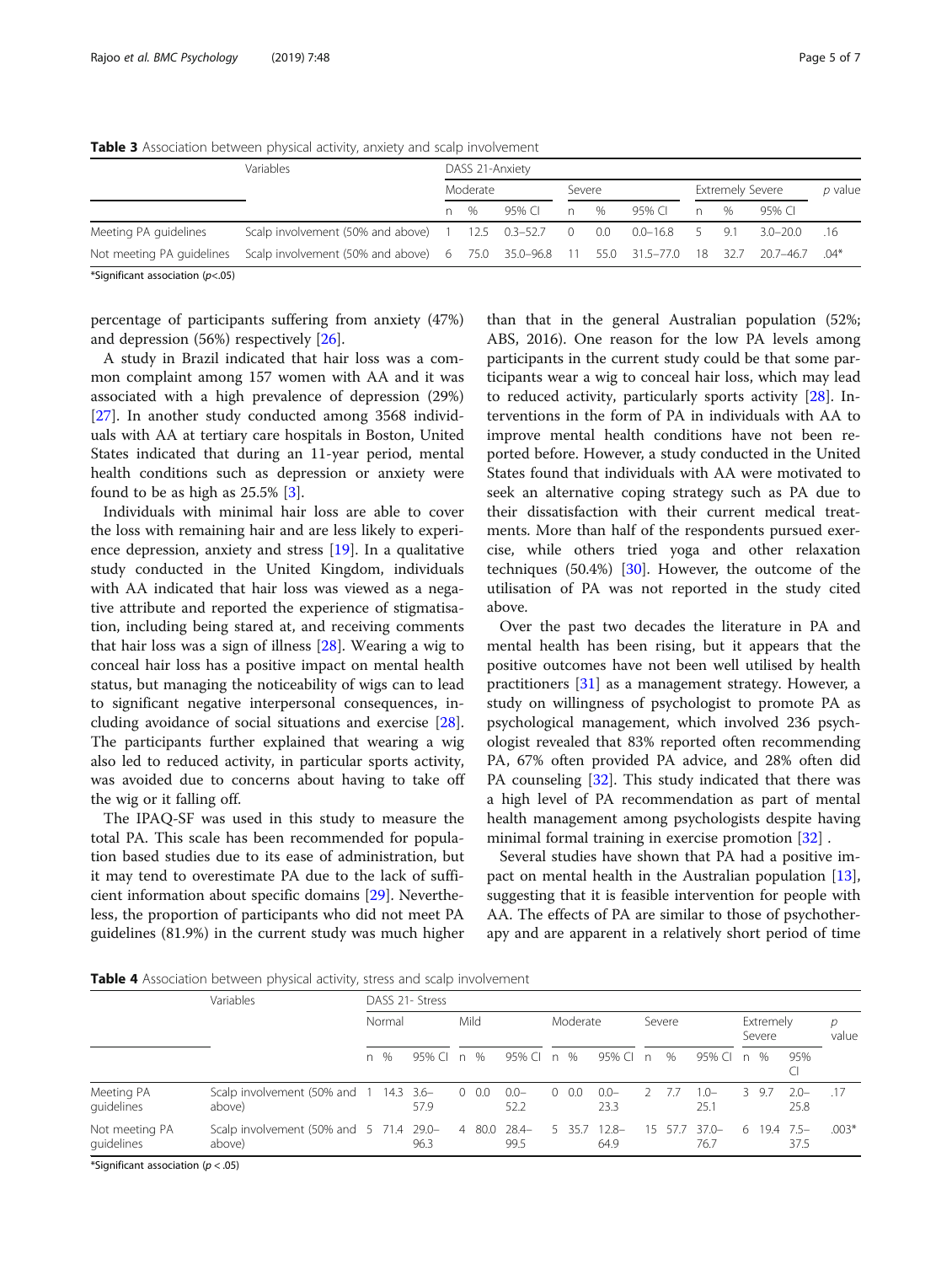<span id="page-5-0"></span>(4 to 8 weeks)  $[31]$  $[31]$  $[31]$ . However, other findings suggest that a one size fits all intervention may not be suitable for individuals with AA [[33\]](#page-6-0). Preferences for PA, and perceived barriers vary widely across populations especially in AA where the hair loss noticeability plays an important role in determining PA participation [[28\]](#page-6-0).

PA has a high level of acceptability as a management among individuals experiencing mental health conditions [[34](#page-6-0)]. To support the change and promotion of PA interventions for individuals with AA, more research is needed to explore the interests of people with AA [\[35](#page-6-0)]. Individualised PA intervention should be implemented addressing the barriers and enablers to PA. Such personalised interventions have been successfully implemented in other clinical populations [[33](#page-6-0)].

There are several limitations of the current study that should be noted. This was a pilot study, and gender of the participants was not recorded and thus gender effects could not be determined, and also the sample size was small, limiting the analysis of smaller subsets within the sample.

#### Conclusion

Based on the findings of this study, further studies examining the associations of quality of life, mental health and PA in larger samples of participants with AA are recommended. This could take the form of participatory action research where perceived barriers and enablers to PA can be examined to address the needs of individuals with AA specifically. For example, focus group discussions allow researchers to understand the specific preferences and experiences of this population. Such a design would also allow for a quantitative analysis of how preferences affect adherence and outcomes to PA-based mental health treatment and management.

#### Abbreviations

AA: Alopecia areata; AAAF: Australia Alopecia Areata Foundation; COPD: Chronic Obstructive Pulmonary Disease; CVD: Cardiovascular Disease; DASS-21: Depression and Anxiety Stress Scale; IPAQ-SF: International Physical Activity Questionnaire-Short Form; PA: Physical activity

#### Acknowledgements

The authors would like to gratefully acknowledge the Australia Alopecia Areata Foundation (AAAF) for the grant that funded this project. We would also like to thank the president of AAAF, Chel Campbell for her assistance and advice. We also wish to express our sincere appreciation to AAAF members who volunteered to participate in the study.

#### Author's contributions

YR, JW, GC, ISR, CSJ, CAH, JG and GK have equally contributed to study design, data collection, analysis and preparation of manuscript. All authors read and approved the final manuscript.

#### Funding

This study was funded by Australia Alopecia Areata Foundation (AAAF). AAAF had no role in study design, data collection and analysis, decision to publish, or preparation of the manuscript.

#### Availability of data and materials

Datasets generated and analysed during the current study are not publicly available due to ethics regulations but may be available from the corresponding author upon reasonable request.

#### Ethics approval and consent to participate

The study protocols were approved by the Human Research Ethics Committee of RMIT (Royal Melbourne Institute of Technology) University, Australia in accordance with the National Health and Medical Research Council's guidelines (Approval reference: 59/14[19131]). Participants were given detailed information about the study aims, objectives and procedures. Informed consent was implied by the completion and return of the anonymous online or hardcopy questionnaire. Participation was completely voluntary, and participants could withdraw from the study at any time.

#### Consent for publication

Not applicable.

#### Competing interests

The authors declare that they have no conflict of interest.

#### Author details

<sup>1</sup>School of Health and Biomedical Sciences, RMIT University, Melbourne, Australia. <sup>2</sup> School of Education, RMIT University, Melbourne, Australia. <sup>3</sup> Department of *Brychological Sciences* and *Brychological* <sup>3</sup> Department of Psychological Sciences and Psychiatry, University of Melbourne, Melbourne, Victoria, Australia. <sup>4</sup>Department of Psychiatry, St. Vincent's Mental Health, Melbourne, Victoria, Australia. <sup>5</sup>Department of Medicine (Dermatology), St Vincent's Hospital Melbourne, Melbourne, Victoria, Australia. <sup>6</sup>Western Dermatology, Melbourne, Victoria, Australia.<br><sup>7</sup>Instituto for Broathing and Sloop. Austin Hospital. Melbourne, Victoria. <sup>7</sup>Institute for Breathing and Sleep, Austin Hospital, Melbourne, Victoria, Australia.

#### Received: 15 November 2018 Accepted: 17 July 2019 Published online: 23 July 2019

#### References

- 1. Tan E, Tay YK, Goh CL, Chin GY. The pattern and profile of alopecia areata in Singapore--a study of 219 Asians. Int J Dermatol. 2002;41(11):748–53.
- 2. Rencz F, Gulacsi L, Pentek M, Wikonkal N, Baji P, Brodszky V. Alopecia areata and health-related quality of life: a systematic review and meta-analysis. Br J Dermatol. 2016;175(3):561–71.
- 3. Huang KP, Mullangi S, Guo Y, Qureshi AA. Autoimmune, atopic, and mental health comorbid conditions associated with alopecia areata in the United States. JAMA dermatology. 2013;149(7):789–94.
- 4. Ghanizadeh A, Ayoobzadehshirazi A. A review of psychiatric disorders comorbidities in patients with alopecia areata. International journal of trichology. 2014;6(1):2–4.
- 5. Olsen EA, Hordinsky MK, Price VH, Roberts JL, Shapiro J, Canfield D, et al. Alopecia areata investigational assessment guidelines--part II. National Alopecia Areata Foundation. J Am Acad Dermatol. 2004;51(3):440–7.
- 6. Alfani S, Antinone V, Mozzetta A, Di Pietro C, Mazzanti C, Stella P, et al. Psychological status of patients with alopecia areata. Acta Derm Venereol. 2012;92(3):304–6.
- 7. Gilhar A, Kalish RS. Alopecia areata: a tissue specific autoimmune disease of the hair follicle. Autoimmun Rev. 2006;5(1):64–9.
- 8. Brajac I, Tkalcic M, Dragojevic DM, Gruber F. Roles of stress, stress perception and trait-anxiety in the onset and course of alopecia areata. J Dermatol. 2003;30(12):871–8.
- 9. Villasante Fricke AC, Miteva M. Epidemiology and burden of alopecia areata: a systematic review. Clin Cosmet Investig Dermatol. 2015;8:397–403.
- 10. AIHW. Mental Health 2018.
- 11. Busch AM, Ciccolo JT, Puspitasari AJ, Nosrat S, Whitworth JW, Stults-Kolehmainen MA. Preferences for exercise as a treatment for depression. Ment Health Phys Act. 2016;10:68–72.
- 12. Willemsen R, Haentjens P, Roseeuw D, Vanderlinden J. Hypnosis and alopecia areata: long-term beneficial effects on psychological well-being. Acta Derm Venereol. 2011;91(1):35–9.
- 13. Strohle A. Physical activity, exercise, depression and anxiety disorders. J Neural Transm (Vienna). 2009;116(6):777–84.
- 14. Goodwin RD. Association between physical activity and mental disorders among adults in the United States. Prev Med. 2003;36(6):698–703.